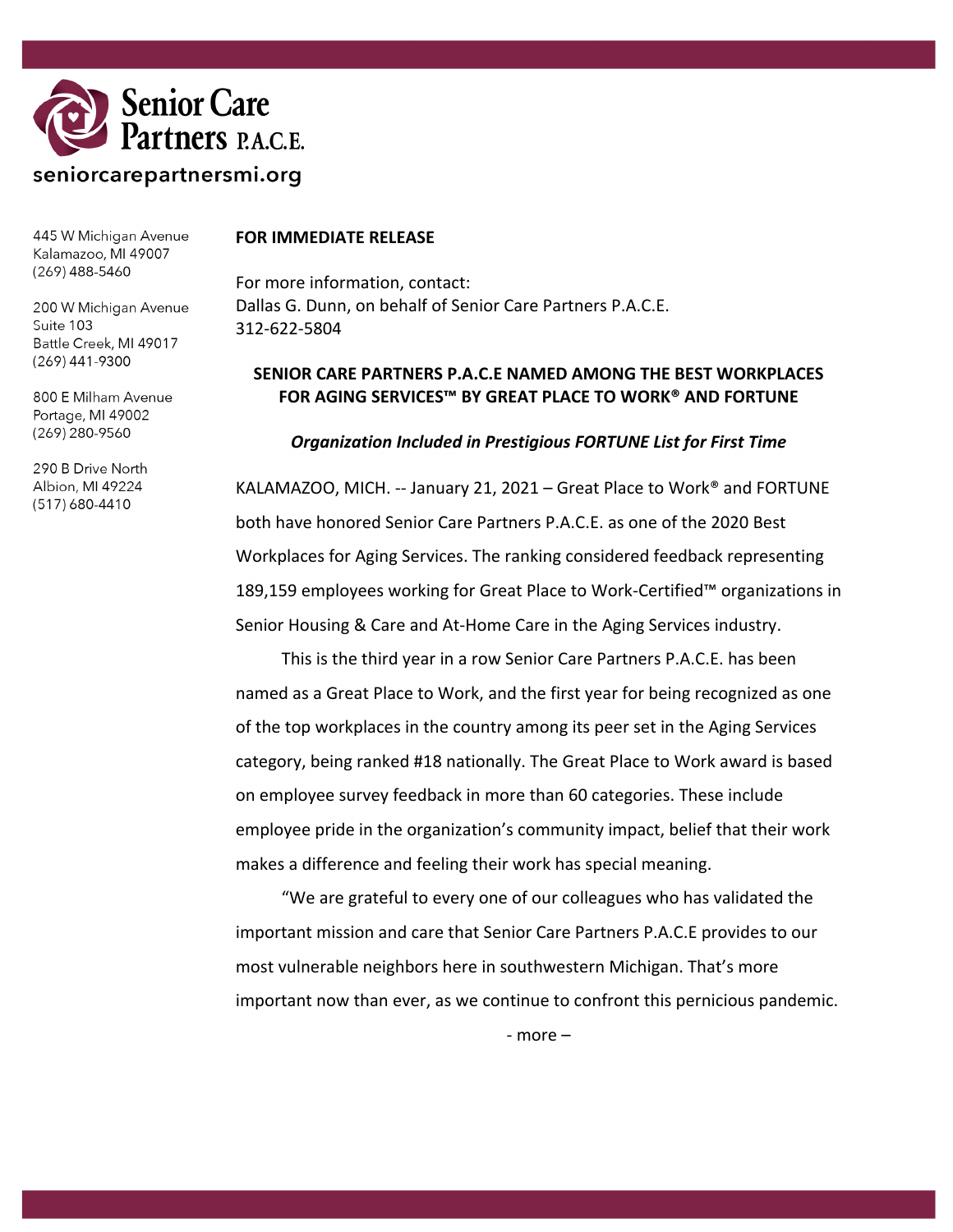

Page 2 of 3 / Best Workplaces for Aging Services™

"We pride ourselves on providing best-in-class, compassionate care from the inside out", said Laura Ferrara, Chief Executive Officer. "Our philosophy is that life matters at every stage and our employees embody this commitment with every patient we serve. In turn, at a time when so many great organizations have been compelled to reduce staff or worse, we're pleased to have been able to navigate through this pandemic so far without laying off any of our great team members."

Senior Care Partners P.A.C.E. took several steps early in the pandemic that allowed the organization to retain all employees, according to Ferrara, including:

- reimagining how to provide care to program participants from their homes;
- collaborating remotely with staff and reallocating work across departments; and
- reducing participant footprint in an effort to limit potential exposure to COVID 19.

One of the organization's employees said in the anonymous Great Place to Work survey that "They make it a point to make sure your personal needs outside of work are being met, too. It's not just about the job to Senior Care Partners P.A.C.E. If there is something you need and they can help, they will".

"We applaud Senior Care Partners P.A.C.E. for seeking certification and releasing its employees' feedback", said Dr. Jacqueline Kung of Great Places to Work's senior care affiliate, Activated Insights. "These ratings measure its capacity to earn its own employees' trust and create a great workplace for high performance".

- more –